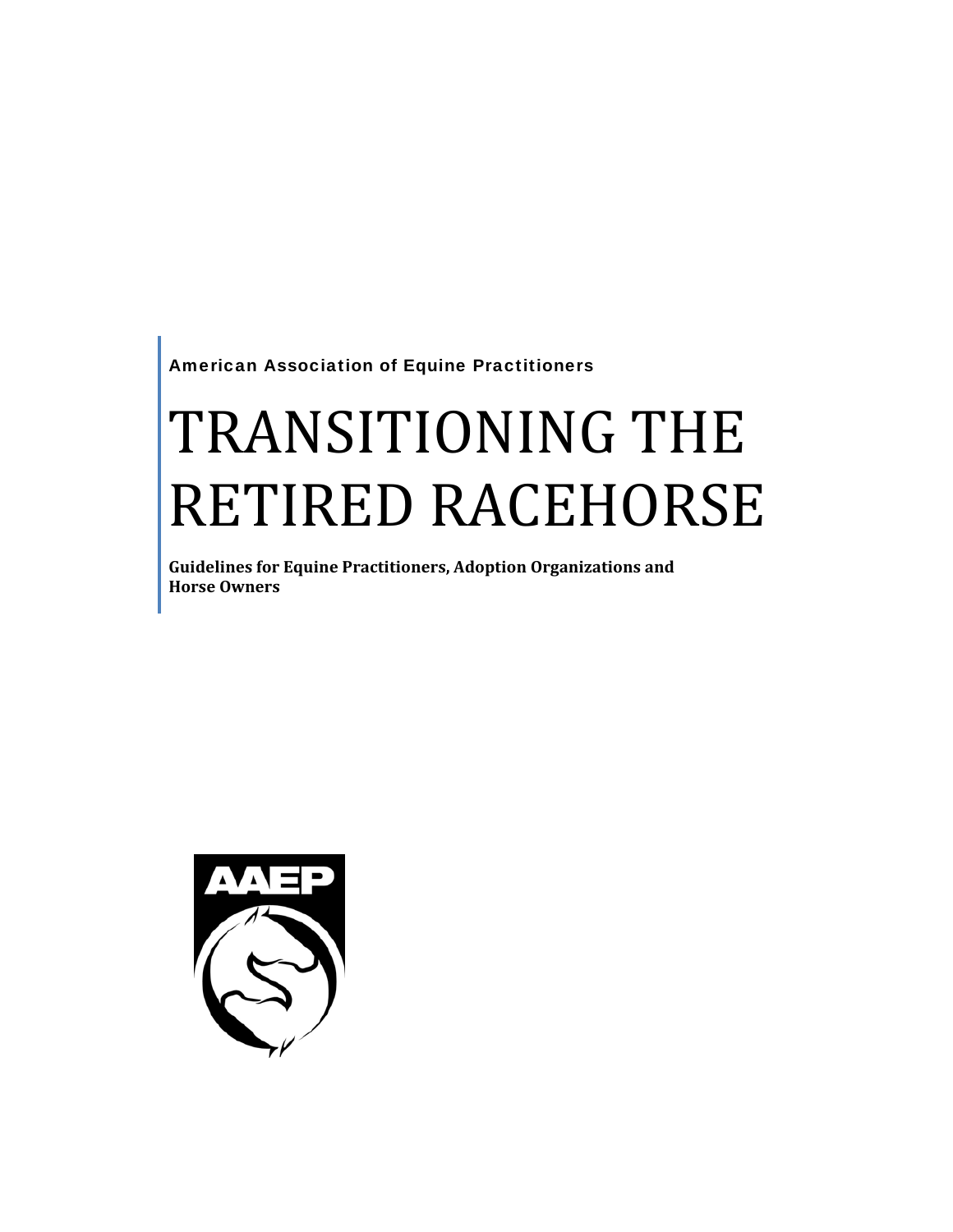# **Introduction**

Racehorses can be very useful in other careers after retiring from racing. Many are donated to retirement facilities that provide permanent sanctuary or provide retraining and adoption to suitable homes. These horses' uses may range from non‐ridden, companion animals to athletic sport horses. As in most equine endeavors, the intended use of the horse has a large bearing on its rehoming potential. The equine practitioner can assist, both at the track and at the retirement facility, with the potential use of these horses after they retire from racing. There are many variables that must be considered in this determination. While there are no absolutes, there are conditions associated with physical limitations which will likely prevent a horse from future athletic endeavors. Foremost for the equine practitioner are the soundness of the individual animal and the identification of various conditions that may affect future usability.

Based on their professional experience, most veterinarians will have a personal perspective regarding which medical conditions can be consistent with various uses. These guidelines will outline the common health issues encountered and offer opinions based on the committee's collective expertise. There is minimal scientific data on which to base these prognostic decisions and ultimately recommendations may be founded solely on professional veterinary opinion. As improved documentation of experience with injury rehabilitation becomes available, more accurate prognostic decisions will be possible. The veterinarian advising or making recommendations as to the future use of a horse should be familiar with the demands and health requirements of that use, and it is recommended that the veterinarian's prognosis for athletic ability in a specific horse be conservative in order to avoid situations where failed expectations result in a horse becoming unwanted.

The first step in determining the prognosis for a racehorse to be transitioned to another use is a comprehensive evaluation. This should include as detailed a medical history as is available and a thorough musculoskeletal, respiratory, cardiac and ophthalmic examination. Because many horses that are to be examined have had recent medication for various infirmities, it may be necessary to examine an animal more than once to assess its accurate health status. Arrival exams are standard procedure for most of the major retirement organizations. Good records of these exams are necessary. Often these exams are the responsibility of the facility to which the animal is donated, at which time a medical history is likely unavailable. The AAEP recommends that responsibility for the horse's evaluation be borne by the horse's donor, thus saving the facility funds and allowing them to more effectively triage the animal.

Many retirement facilities have very limited capacity and lack resources to support animals for a long period. Therefore, it is in the interest of both the horse and the facility to make prudent and efficient decisions regarding individual animals in order to responsibly manage financial resources. Humane euthanasia is a legitimate consideration for animals that have chronic unsoundness that renders them unsuitable candidates for adoption, or for animals that are uncomfortable to the extent they cannot humanely live out their days in a field.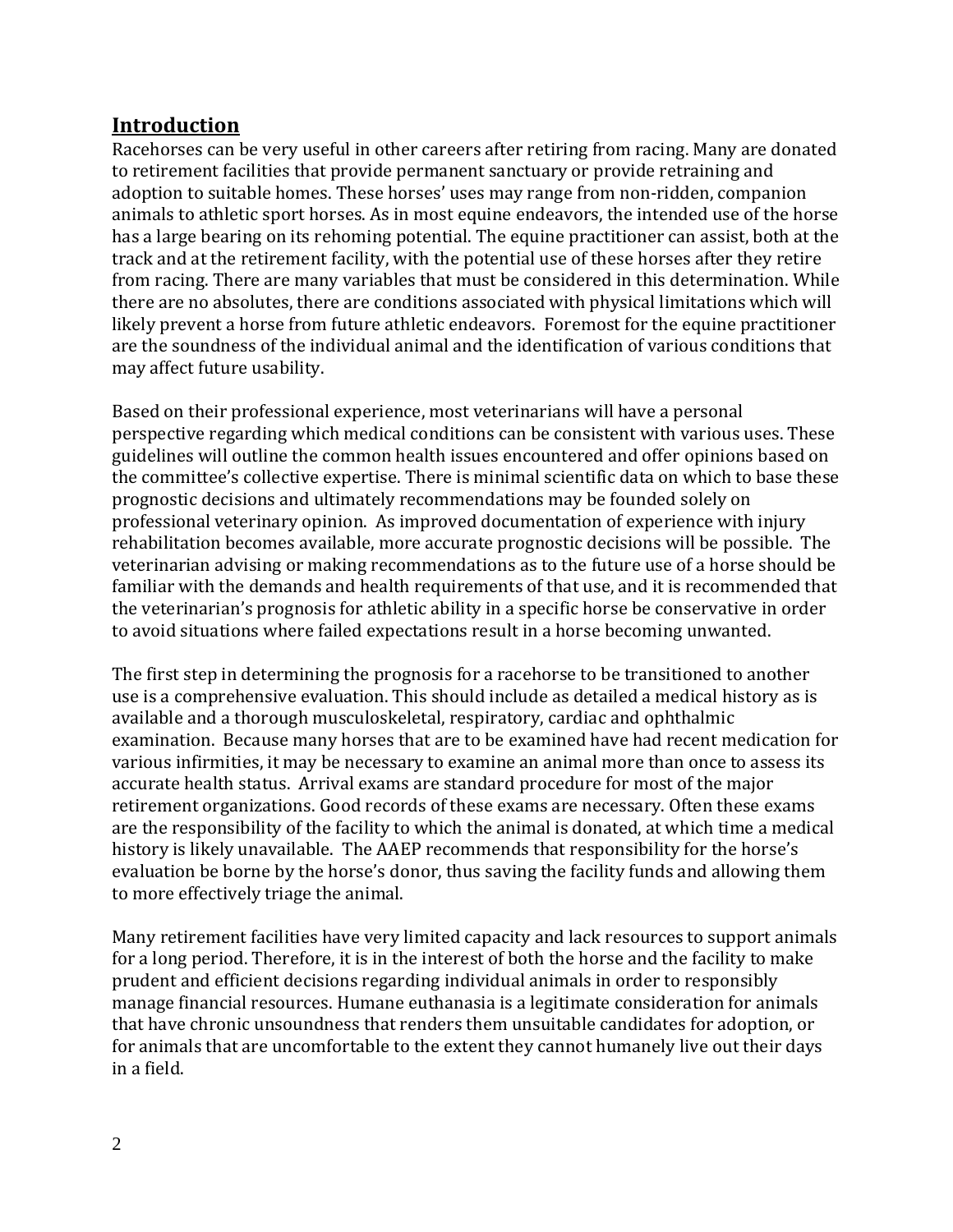# **Physical Assessment**

For the purpose of these guidelines, the following definitions are used to describe the levels of use for the transitioned horse.

- Level I: Pasture turnout, non‐ridden.
- Level II: Light use, to include trail riding at the walk and occasional trot on good footing.
- Level III: Moderate use such as flat work at the walk, trot, canter and varied terrain. Occasional jumping in good conditions generally with fences less than two feet.
- Level IV: Full athletic work: no exclusions.

In addition to physical condition, temperament is a critical factor in determining successful placement of these horses. Most retirement facilities are managed by experienced horse people whose assessment of a horse's temperament, demeanor, socialization (human and equine) and tractability will be important. Such evaluation requires a good history and regular monitoring by experienced observers. While the veterinarian may have input as to an animal's temperament for a specific purpose, such decisions should be made in consultation with management. Stallions and colts should be castrated before transitioning.

The following is a listing of conditions commonly seen in retiring racehorses and the prognosis for these animals for various uses.

#### *Musculoskeletal Conditions:*

#### **A. Fetlock**

Lameness due to chronic osteoarthritis is common in retiring racehorses and may often be the precipitating cause of the horse's retirement. The degree of lameness can be highly variable, and is not always consistent with radiographic findings. However, it is unlikely that a horse demonstrating grade 2/5 lameness due to fetlock disease will be serviceable as a performance horse. These horses may be able to be used for Level II activities, but should still be expected to require an increased level of care to maintain their existing level of soundness. Horses with a significant decrease in fetlock flexion even if not exhibiting lameness may be compromised for significant athletic use (Level III‐IV). If the adopting agency or person is willing to institute therapy to mediate osteoarthritis of the fetlock, the costs should be outlined as well as prognosis. Intra‐articular therapies and / or surgery will render a number of these animals useful at lower levels (Level I‐III). In general, if a horse cannot be maintained for racing with appropriate therapy, it will be difficult to maintain that animal for any use other than very low level work in other capacities.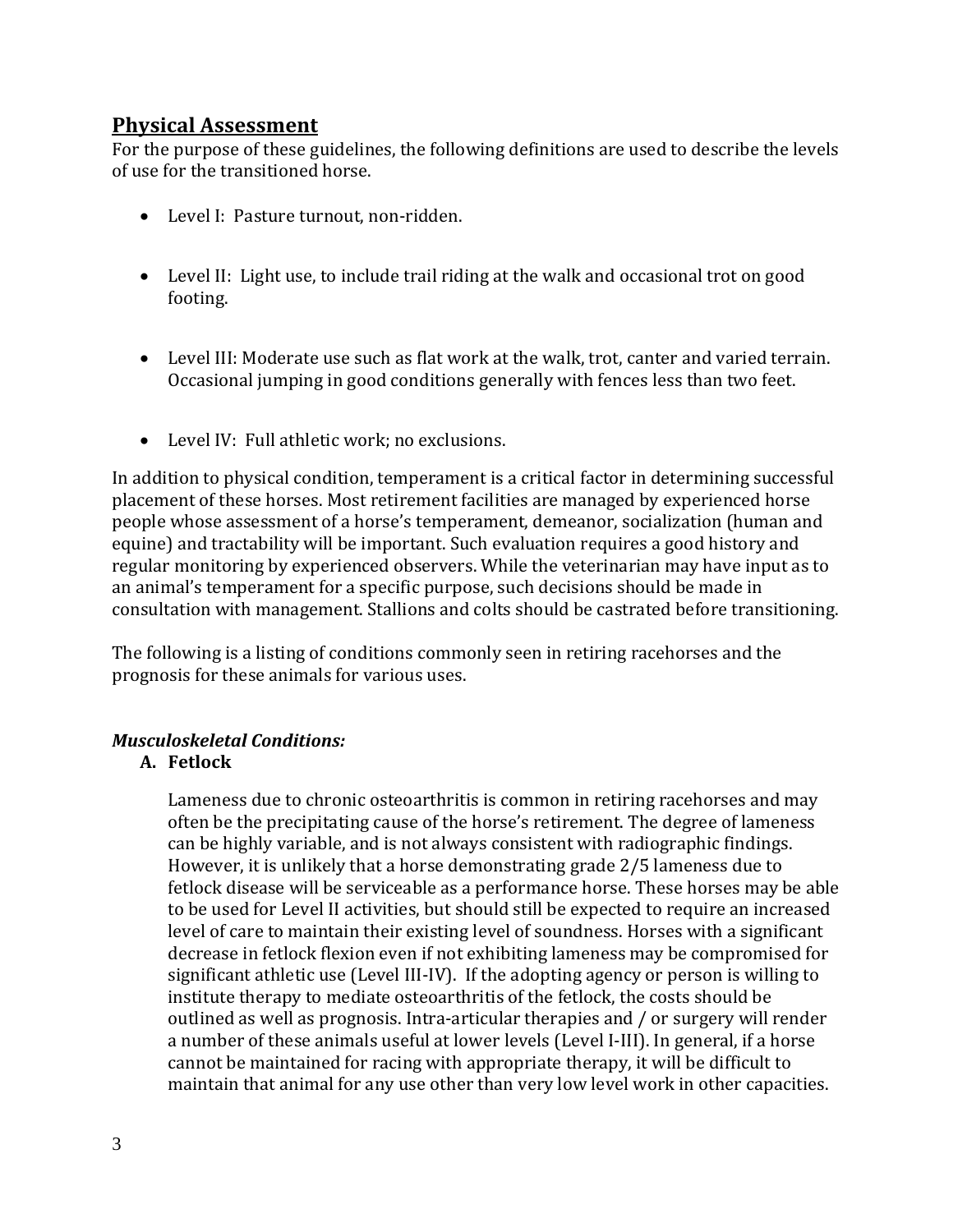In particular, these animals will be unlikely to be able to be sound enough for jumping or dressage.

Small osteochrondral fragments should have minimal impact on future soundness if the animal is given appropriate therapy and time to recover. Fractures of the proximal sesamoids vary greatly and must be individually assessed. In general, small apical fractures and basilar fractures without extensive degenerative joint disease and marked suspensory disease will be serviceable for moderate level use (Level I‐III). Full body fractures often render an animal unsound for any athletic activity.

#### **B. Carpus**

The degree of damage to the carpus can dictate future usefulness. If the damage to the joint surfaces is not extensive, the horse will be able to transition to low and moderate sport horse use including jumping. If there is extensive osteoarthritis involving any of the joint surfaces, the prognosis is quite guarded. Chip fractures can be removed and improve the athletic prognosis in many cases. Palmar fractures generally carry a less favorable prognosis for any use other than very light pleasure.

### **C. Foot**

"No foot, no horse" is a universal truth that crosses all equine disciplines. Foot conditions are often managed on the racetrack with therapeutic shoeing and medication and without a specific diagnosis.

Poorly conformed feet that have to perform on harder surfaces than the track will often lead to lameness. Good farriery over time can remedy many hoof conditions, and if the adopting group is willing to invest the time, these horses may transition to many uses. Chronic quarter cracks can often be healed and corrected. Horses with chronic foot pain are poor candidates for use on hard surfaces. Animals that have had laminitis also may be poor candidates for use over firm surfaces. Such horses require detailed examination to assess potential serviceability. Since there are many causes of foot pain, establishing a diagnosis is key to identifying reasonable athletic expectations. Animals that have been treated with a palmar digital neurectomy will require open documentation and careful placement by the adopting group. Wing fractures of the third phalanx (coffin bone) often have a good prognosis for other uses but should be documented. Coffin bone fractures involving the joint surface have a poor prognosis for riding soundness. Solar margin fractures generally have a favorable prognosis and feet with chronic inflammatory changes may be able to be managed.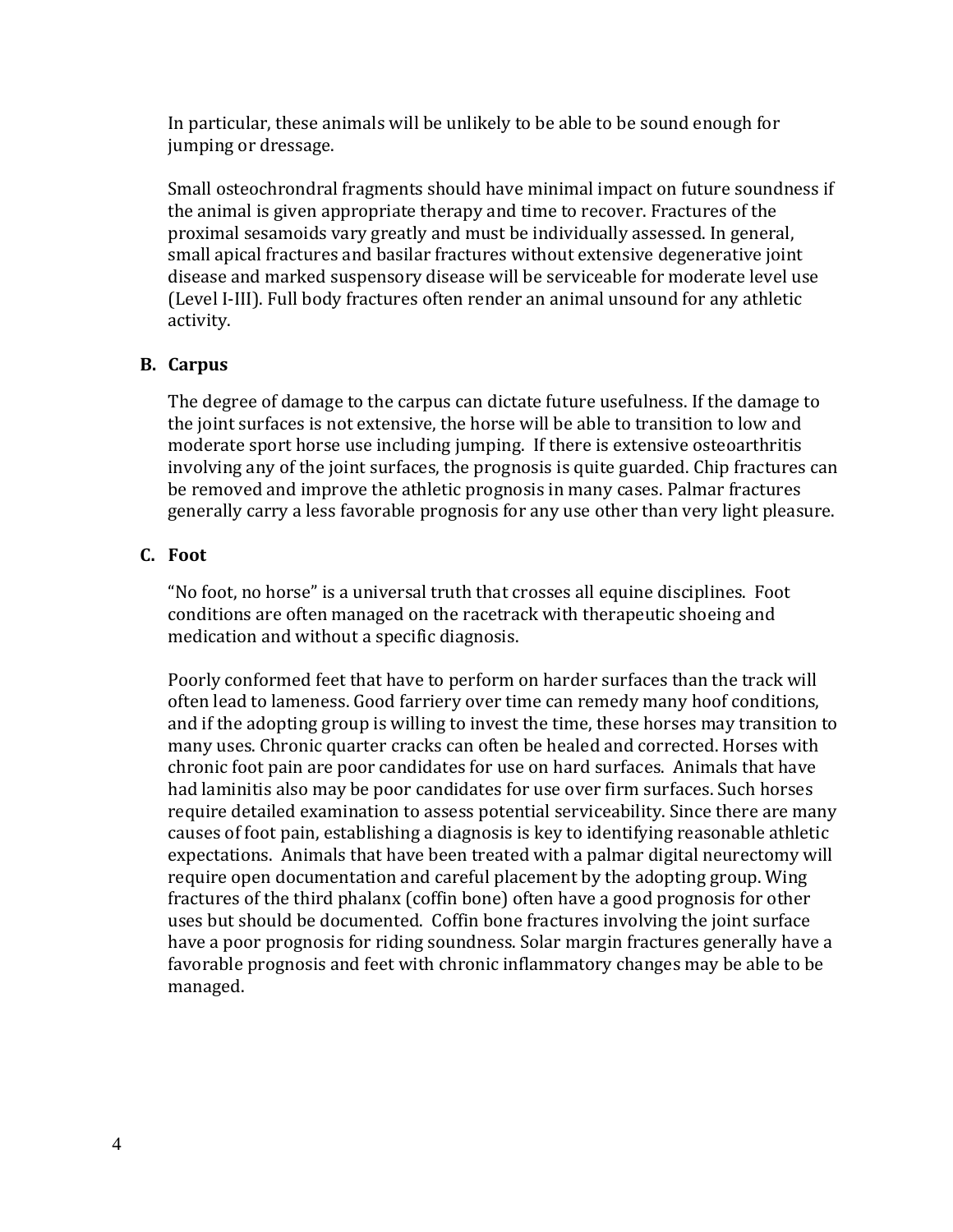#### **D. Tarsus**

Hock lameness is common and often manageable in both the racing and sport horse. Chronic osteoarthritis of the lower joint spaces of the hock will limit usefulness as a jumping or dressage horse but may not be inhibiting for lighter work. Many appropriate therapies may extend the usefulness of these horses if the adopting group is willing to invest in such. In most of these cases, rest alone is not adequate for returning a horse to serviceable soundness.

### **E. Stifle**

Chronic stifle lameness will prevent most racehorses from transitioning to moderate or intense sport use. Osteochrondral fragments (in the absence of osteoarthritic changes) typically respond well to surgery, which coupled with appropriate intraarticular therapies, will return many of these horses to usefulness for low or moderate level activities. Meniscal or ligamentous damage will limit use to low levels of activity.

### **F. Tendon and Ligamentous Injury**

Tendonitis of the superficial flexor tendon is a common cause of retirement from racing. The severity of this injury will determine the prognosis for other uses. The majority of "bowed" tendons, if treated appropriately and given enough time, will transition to most uses other than racing. Most cases will require 10‐12 months to be serviceable.

Suspensory ligament injuries may range from a mild strain to complete failure. The latter is not amenable to transition, and unless extensive treatment is instituted, is a life-threatening injury with a poor prognosis for survival. Chronic severe suspensory desmitis will prevent transition to Level III or IV activity. Horses with mild to moderate desmitis, if treated appropriately and given considerable rest, may be useful for low‐level activity.

The external appearance of soft tissue structures (tendons and ligaments) may not reveal the extent of an injury and it is advisable that ultrasonography be used as an adjunct to physical examination to document the degree of injury in cases where soft tissue injury is of concern.

#### *Respiratory Conditions:*

# **A. Upper Airway Conditions**

Laryngeal hemiplegia ("roaring") is a common cause for racing retirement. Although the degree of obstruction will determine future usefulness for other purposes, affected horses are very useful as long as speed isn't required. Horses experiencing soft palate problems while racing may not show the same symptoms at slower speeds and may be useful for exercise at Levels I‐III.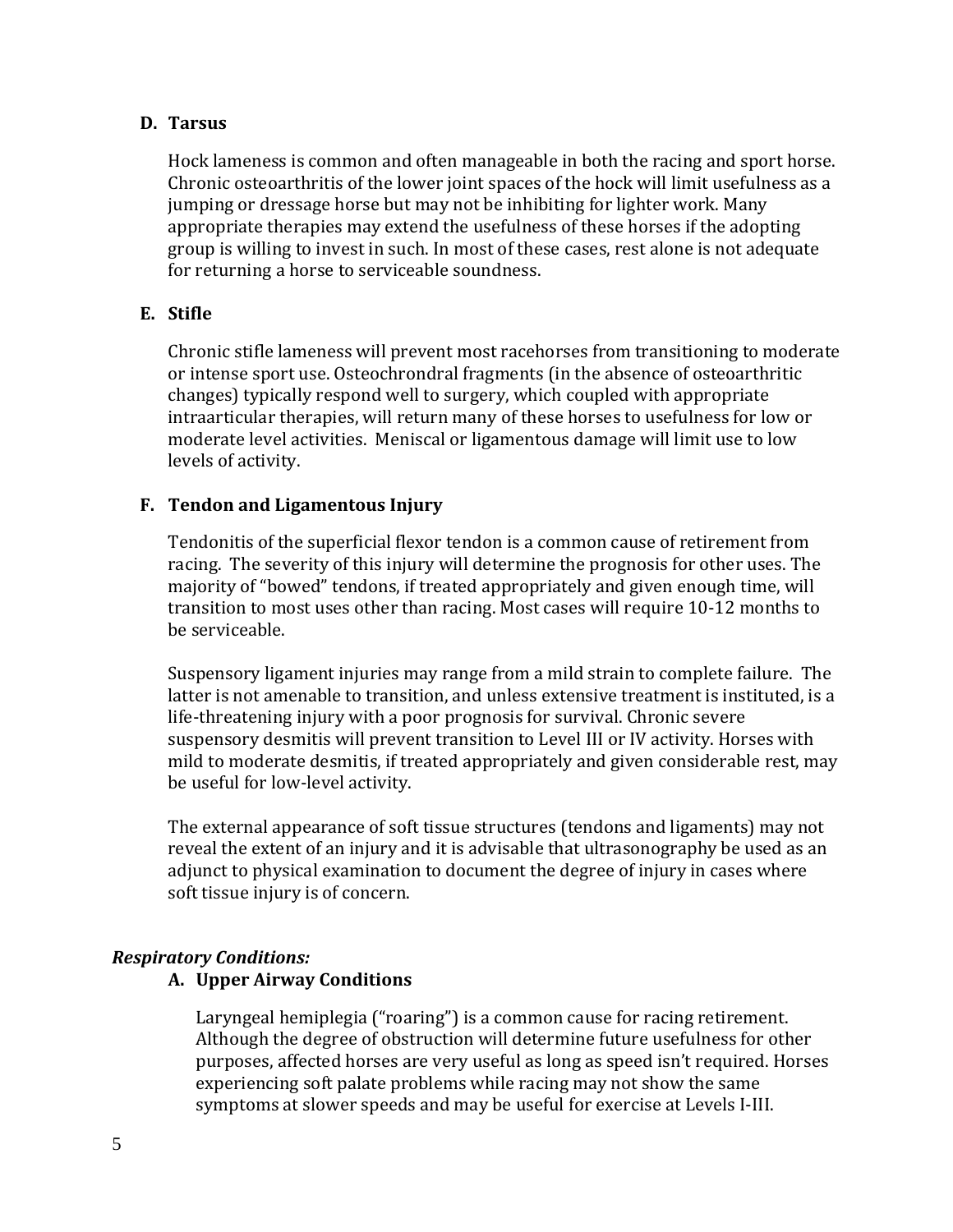Arytenoid chondritis may severely limit a horse's athletic potential. Although medical and surgical treatments for each of these respiratory conditions may improve airway function, a well documented history and endoscopic examination prior to referral to the retirement facility is appropriate to help larify the athletic potential of affected horses. c

#### **B. Lower Airway Disease**

Inflammatory airway disease is not uncommon and must be managed if the horse is to be transitioned at all. Many horses with an undiagnosed chronic cough may transition to lower level uses but should be properly diagnosed for the best prognosis. Horses with exercise induced pulmonary hemorrhage in racing will rarely experience bleeding at other uses unless speed is required such as eventing or barrel racing.

# *Gastrointestinal Conditions:*

# **A. Underweight**

A thorough physical examination may define the cause of a lower body condition score (<2/9). Adequate nutrition and good general care will reverse most underweight conditions. Horses may also lose condition after leaving the racetrack, particularly if managed in groups and fed together. An aggressive, competitive race horse may still end up at the bottom of the social hierarchy when transferred to a new facility. Intact males are often a management problem and should be castrated.

# **B. Gastric Ulcers**

Gastric ulcers are a common cause of a lower body condition score and may require gastroscopy for accurate diagnosis. Elimination of the stress of competition may improve this condition but some horses will require appropriate therapy. Alternatively, the horse may be treated empirically for ulcers and its response to therapy evaluated

C. **Chronic diarrhea** is a serious condition and will require extensive workup and treatment.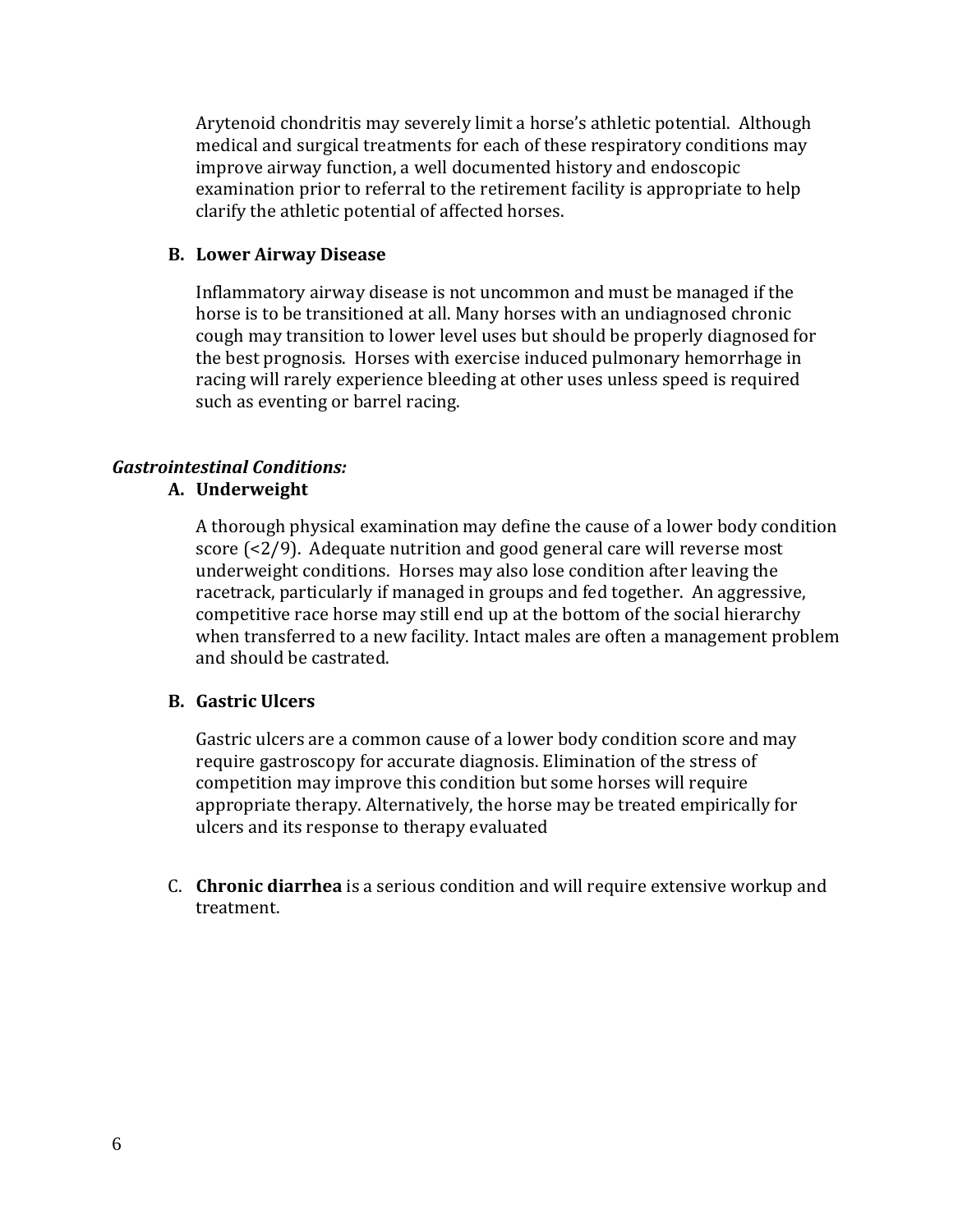# **Costs**

The cost of housing, retraining and rehoming retired race horses can be considerable. These costs are increased if the horse requires significant veterinary medical care. We have discussed many of the common problems associated with this transition. There is little national data to reference the costs of veterinary care for these animals. Many adoption facilities enjoy close relationships with veterinary practices that render care at significantly reduced costs. These practices see this care as a service to the horse and the facilities providing care.

One such care group is CANTER, a non‐profit organization that provides retiring Thoroughbred racehorses with opportunities for new careers. CANTER shared the following data on the costs of the care of the animals they have housed and transitioned from 1997 through 2009.

- Horses placed through trainer listings (presumed sound for another career): 12,095
- Horses owned by CANTER: 1,850
- Number of CANTER-owned horses placed, no vet intervention: 1,215
- Average length of ownership by CANTER for horse not needing vet intervention: 4 months
- Number of CANTER-owned horses receiving surgeries: 290
- Average length of CANTER ownership for surgical horses: 8 months
- Most common injuries: bowed tendons, knee/ankle chips, slab fractures, sesamoid injuries, suspensory injuries, arthritis/djd
- Most common surgery: bone chips
- Number of horses euthanized: 345
- Types of catastrophic injuries: knee injuries, ankle/suspensory failures, severe joint damage
- Injuries that can be healed without vet intervention: Soft tissue injuries
- Longest period of time that a horse has been owned by CANTER: Three years
- Vices prohibiting transfer of ownership to CANTER: Cribbing in some affiliates due to boarding situations.
- Approximate cost to CANTER for horses not needing vet intervention (deemed sound) kept an average of 4 months: \$1,200
- Approximate cost to CANTER for horses needing surgical intervention, kept an average of eight months, not including surgical costs: \$3,200.00 (1)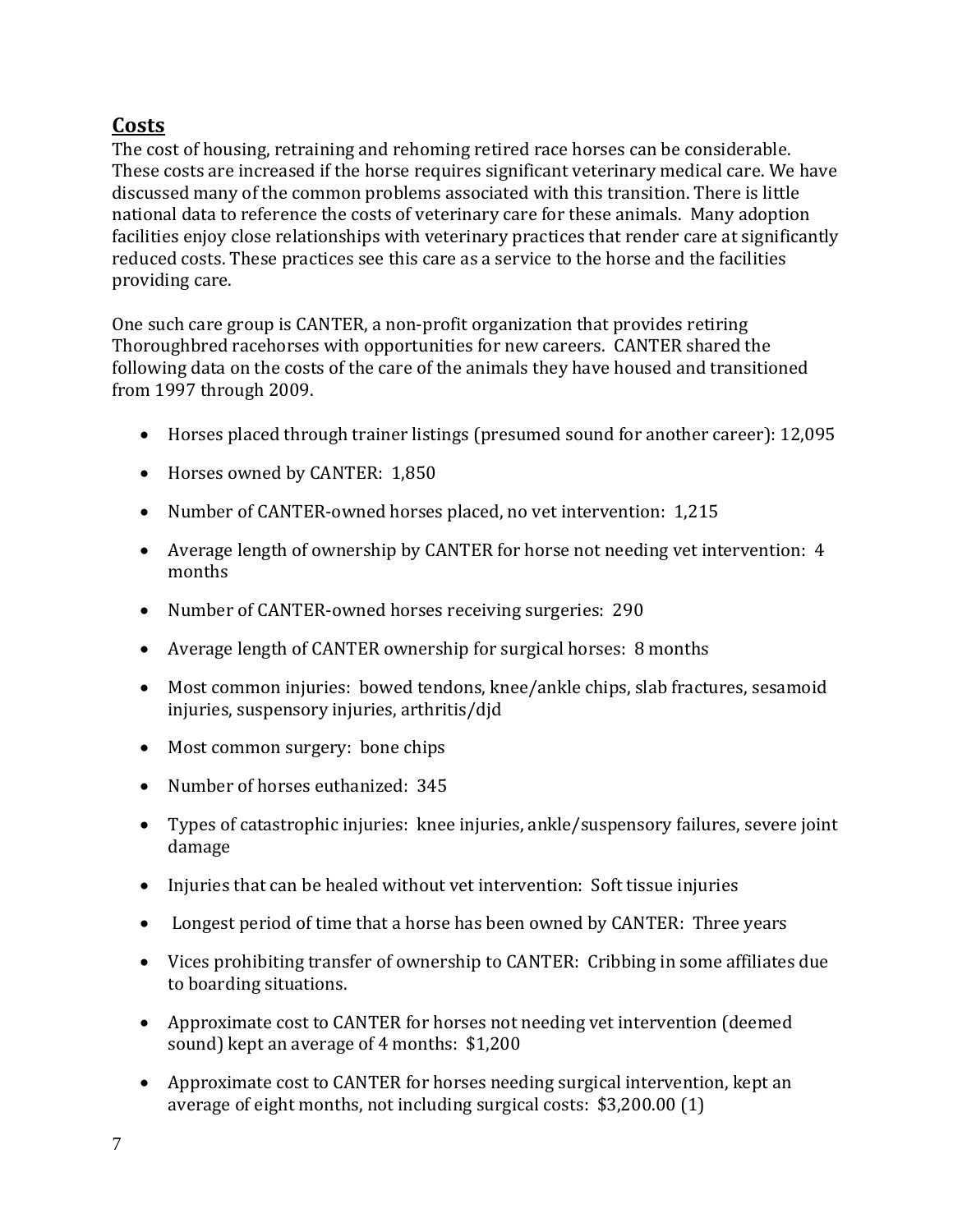These numbers may not apply to other organizations, but information such as this would be desirable from other groups in order to establish a national database. In general, veterinary costs for intervention in the commonly encountered problems will vary with the area but some averages are available through fee surveys conducted over the past several years. (2) (3)

- Examinations Complete musculoskeletal, respiratory, cardiac and ophthalmic: \$150‐350
- Radiographs digital: \$35-50 per exposure
- Endoscopic exams-upper airway: \$50-100
- Distal limb ultrasound examination: \$100‐200
- Carpal surgeries: \$1,200‐2,500
- Fetlock surgeries: \$1,200‐2,200
- Joint injections (dependant on the medications used): \$150-300 per joint
- Farriery for corrective conditions: \$100-350
- Laryngeal tieback: \$1,800‐2,500
- Dentistry care routine: \$75-200; Extractions: \$250-700
- Treatment for gastric ulcers omeprazole: \$30-40/day

As more horses are transitioned from racing to other uses, the role of the equine practitioner and the rescue/rehoming organizations will be of increasing importance. The guidelines outlined in this document are designed to enhance this transition and to establish reasonable expectations for use of these animals. It is the goal of this committee that the well being of the horse be paramount in the decision for future use and that the rehoming groups apply sound financial decisions in their care and management programs. Working together, we can all make a difference.

Jay Addison, DVM Carol Swandby, VMD Reynolds Cowles, DVM, chair Transitioning Subcommittee of the AAEP Racing Committee: Mary Scollay, DVM John Stick, DVM Foster Northrop, DVM